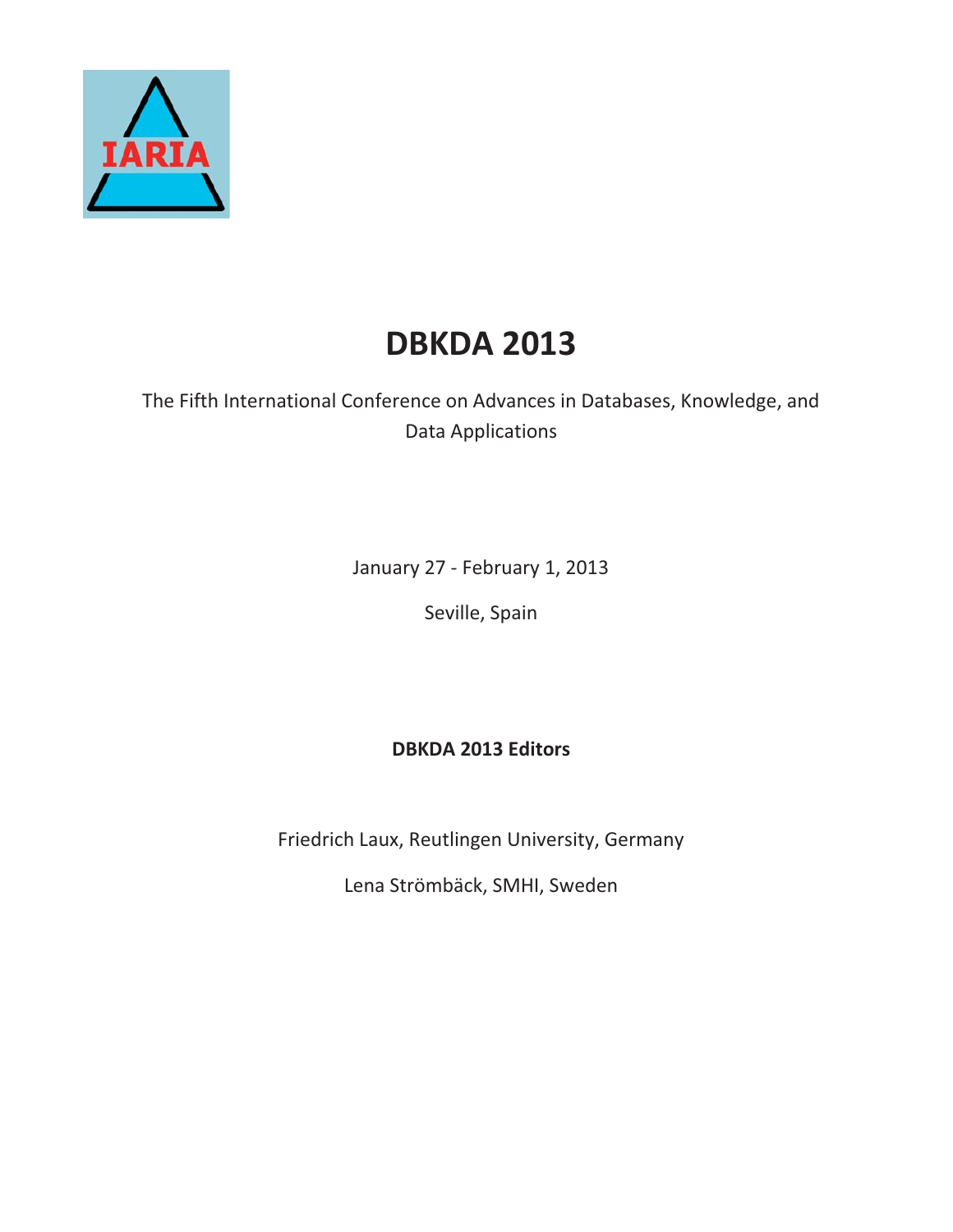**Printed from e-media with permission by:** 

Curran Associates, Inc. 57 Morehouse Lane Red Hook, NY 12571



**Some format issues inherent in the e-media version may also appear in this print version.** 

Copyright© (2013) by International Academy, Research, and Industry Association (IARIA) Please refer to the Copyright Information page.

Printed by Curran Associates, Inc. (2013)

International Academy, Research, and Industry Association (IARIA) 412 Derby Way Wilmington, DE 19810

Phone: (408) 893-6407 Fax: (408) 527-6351

petre@iaria.org

#### **Additional copies of this publication are available from:**

Curran Associates, Inc. 57 Morehouse Lane Red Hook, NY 12571 USA Phone: 845-758-0400 Fax: 845-758-2634 Email: curran@proceedings.com Web: www.proceedings.com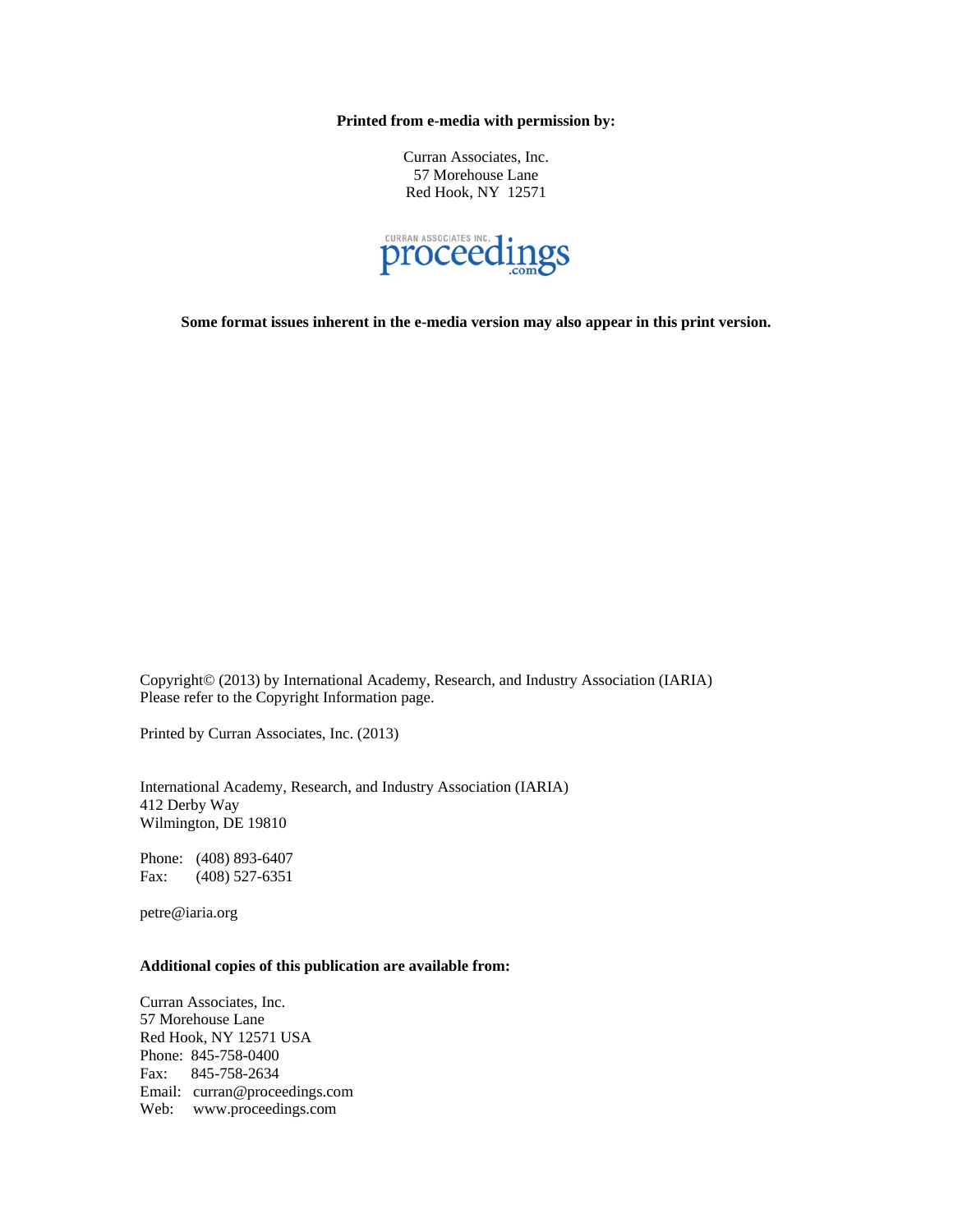# **TABLE OF CONTENTS**

## **DBKDA 1: KNOWLEDGE AND DECISION DATABASES**

| Khaled Nagi                                                                         |  |
|-------------------------------------------------------------------------------------|--|
|                                                                                     |  |
| Rym Khemiri, Fadila Bentayeb                                                        |  |
|                                                                                     |  |
| Myoung-Jong Kim                                                                     |  |
| Primitive Operation Aggregation Algorithms for Improving Taxonomies for Large-Scale |  |
|                                                                                     |  |
| Kivoshi Nitta                                                                       |  |

#### **DBKDA 2: DATA MANAGEMENT I**

| Jan Potthoff, Marius Walk, Sebastian Rieger               |  |
|-----------------------------------------------------------|--|
|                                                           |  |
| Song-Hyon Kim, Kyong-Ha Lee, Hyebong Choi, Yoon-Joon Lee  |  |
|                                                           |  |
| Iztok Savnik                                              |  |
|                                                           |  |
| Diogo Alves, Marcelo Freitas, Thiago Moura, Damires Souza |  |

### **DBKDA 3: DATA QUERY**

| Yong Shi, Marcus Judd                                                                                 |  |
|-------------------------------------------------------------------------------------------------------|--|
|                                                                                                       |  |
| Ahmad M. Taleb, Anwar A. Yahya, Nasser M. Taleb                                                       |  |
|                                                                                                       |  |
| Ria Mae Borromeo, Motomichi Toyama                                                                    |  |
| <b>Comparison of Subspace Projection Method with Traditional Clustering Algorithms for Clustering</b> |  |
|                                                                                                       |  |
| Minghao Piao, Hyeon-Ah Park, Kyung-Ah Kim, Keun Ho Ryu                                                |  |

#### **DBKDA 4: DATA MANAGEMENT II**

| Stephan Muller, Carsten Meyer, Hasso Plattner             |  |
|-----------------------------------------------------------|--|
|                                                           |  |
| Ines BenAli-Sougui, Minyar Sassi-Hidri, Amel Grissa-Touzi |  |
|                                                           |  |
| Tomas Knap                                                |  |
| Michael Mireku Kwakye, Iluju Kiringa, Herna L. Viktor     |  |

#### **DBKDA 5: FUNDAMENTALS**

| Andreas Schmidt, Daniel Kimmig                    |  |
|---------------------------------------------------|--|
|                                                   |  |
| Robert Gottstein, Ilia Petrov, Alejandro Buchmann |  |